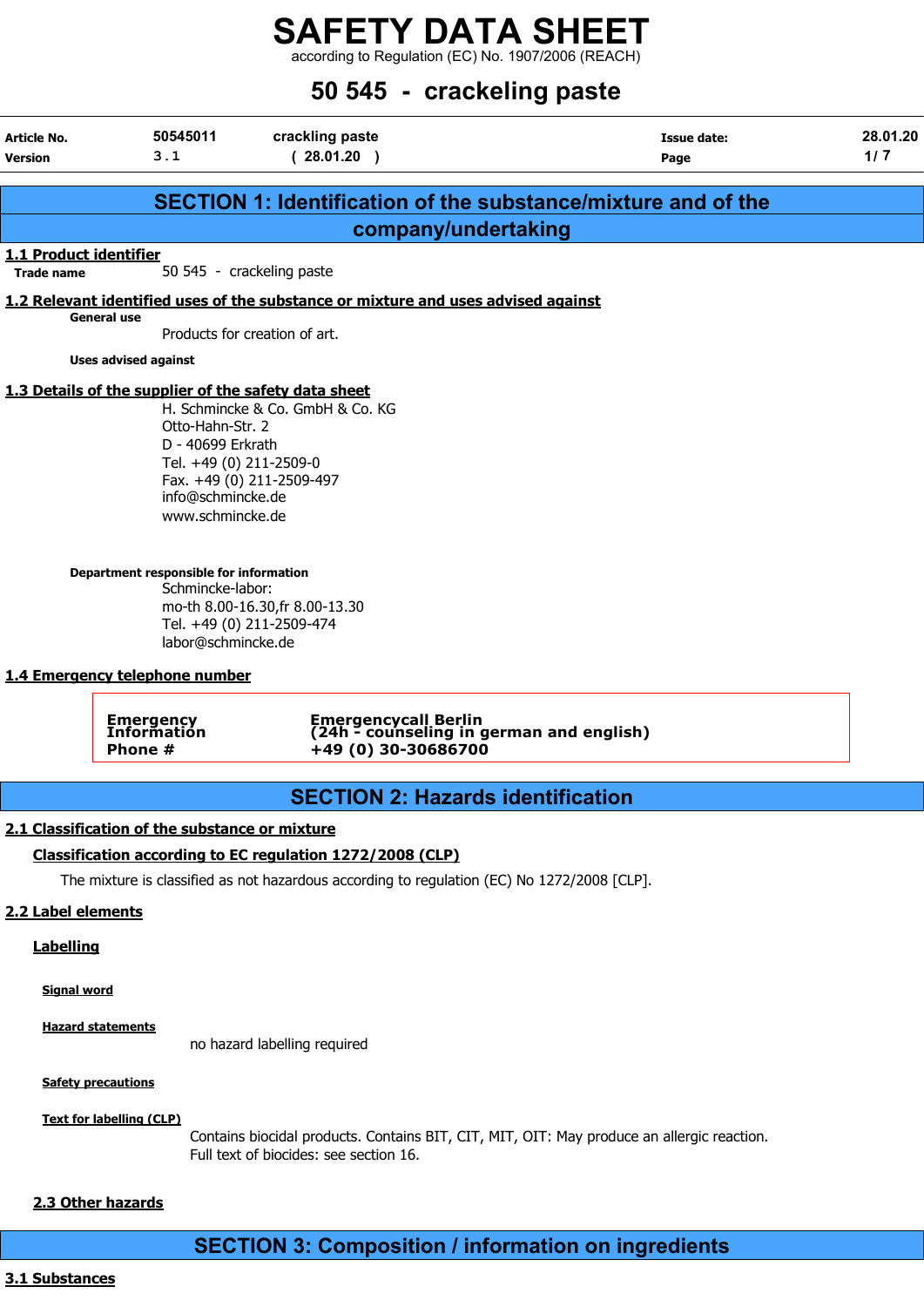according to Regulation (EC) No. 1907/2006 (REACH)

# 50 545 - crackeling paste

| Article No.    | 50545011 | crackling paste | <b>Issue date:</b> | 28.01.20 |
|----------------|----------|-----------------|--------------------|----------|
| <b>Version</b> | ـ        | 28.01.20        | Page               | 21 7     |

#### Chemical characterisation

dispersion of pure acrylate extender pigments additives

CAS-Number EINECS / ELINCS / NLP EU index number REACH registration No. Hazchem-Code CI-Number

# 3.2 Mixtures

Additional information

# SECTION 4: First aid measures

## 4.1 Description of first aid measures

### General information

No special measures are required.

### In case of inhalation

If you feel unwell, seek medical advice. Provide fresh air.

# In case of skin contact

Remove residues with soap and water.

#### After eye contact

If product gets into the eye, keep eyelid open and rinse immediately with large quantities of water, for at least 10 minutes.

#### After swallowing

Rinse mouth with water. If you feel unwell, seek medical advice.

# 4.2 Most important symptoms and effects, both acute and delayed

# 4.3 Indication of any immediate medical attention and special treatment needed

# SECTION 5: Firefighting measures

### 5.1 Extinguishing media

### Suitable extinguishing media

Product is non-combustible. Extinguishing materials should therefore be selected according to surroundings.

### Extinguishing media which must not be used for safety reasons

none

# 5.2 Special hazards arising from the substance or mixture

May form dangerous gases and vapours in case of fire.

# 5.3 Advice for firefighters

Special protective equipment for firefighters

Wear self-contained breathing apparatus.

# Additional information

# SECTION 6: Accidental release measures

# 6.1 Personal precautions, protective equipment and emergency procedures

Wear personal protection equipment.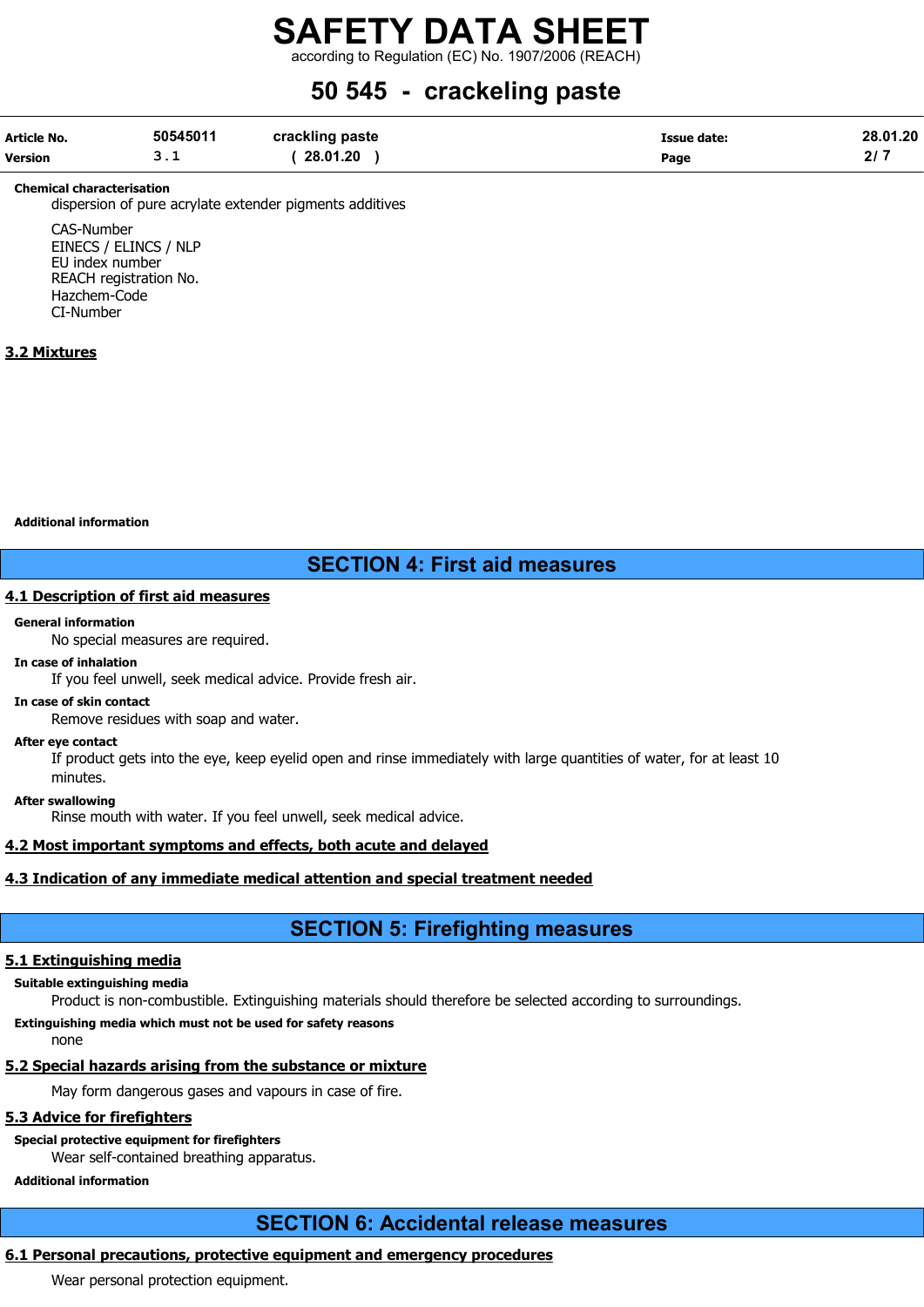according to Regulation (EC) No. 1907/2006 (REACH)

# 50 545 - crackeling paste

| Article No.    | 50545011      | crackling paste | Issue date: | 28.01.20 |
|----------------|---------------|-----------------|-------------|----------|
| <b>Version</b> | <u>- - - </u> | 28.01.20        | Page        | ا اک     |

### 6.2 environmental precautions

Do not allow to enter into ground-water, surface water or drains.

## 6.3 Methods and material for containment and cleaning up

Methods for cleaning up

Absorb with liquid-binding material (sand, diatomaceous earth, acid- or universal binding agents).

Additional information

## 6.4 Reference to other sections

# SECTION 7: Handling and storage

# 7.1 Precautions for safe handling

Advices on safe handling

No special measures are required.

# Precautions against fire and explosion

No special measures are required.

## 7.2 Conditions for safe storage, including any incompatibilities

Requirements for storerooms and containers No special measures are necessary.

Hints on joint storage Storage class Further details

# 7.3 Specific end use(s)

SECTION 8: Exposure controls/personal protection

### 8.1 Control parameters

# 8.2 Exposure controls

# Occupational exposure controls

Respiratory protection

Respiratory protection not required.

#### Hand protection

Protect skin by using skin protective cream.

# Eye protection

**Goggles** 

Body protection Wear suitable protective clothing.

General protection and hygiene measures When using do not eat, drink or smoke.

# SECTION 9: Physical and chemical properties

# 9.1 information on basic physical and chemical properties

| <b>Form</b>  | pasty         |
|--------------|---------------|
| Colour       | white         |
| <b>Odour</b> | weak aromatic |

Initial boiling point and boiling range Melting point/freezing point Flash point/flash point range Flammability Ignition temperature Auto-ignition temperature Explosion limits

min max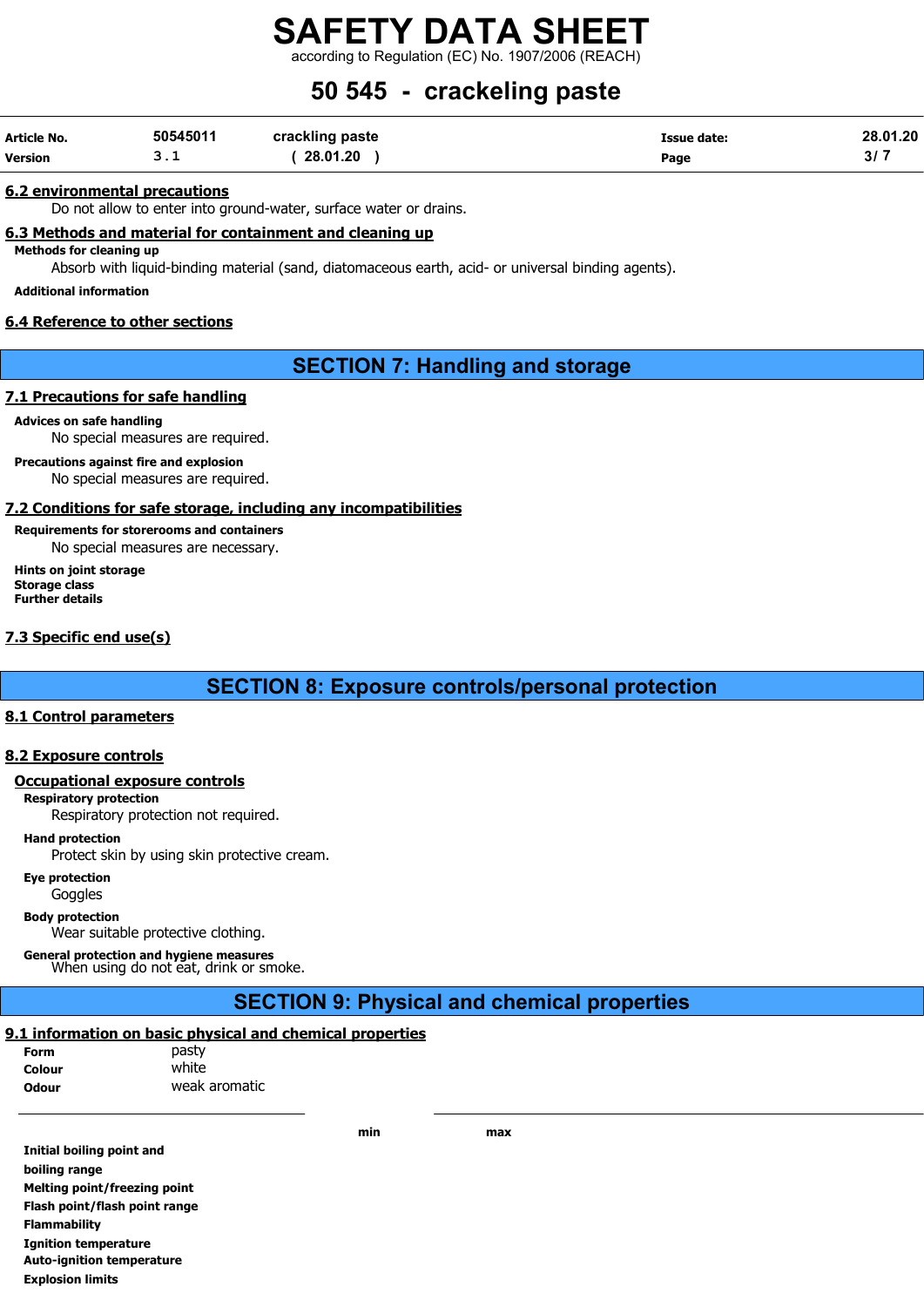according to Regulation (EC) No. 1907/2006 (REACH)

# 50 545 - crackeling paste

| Article No.<br><b>Version</b>                                                      | 50545011<br>3.1                        | crackling paste<br>28.01.20 |                     | <b>Issue date:</b><br>Page | 28.01.20<br>4/7 |
|------------------------------------------------------------------------------------|----------------------------------------|-----------------------------|---------------------|----------------------------|-----------------|
| <b>Refraction index</b><br><b>PH</b> value<br><b>Viscosity</b><br><b>Viscosity</b> |                                        | 7,5                         | 9                   | 20 °C                      |                 |
| Vapour pressure<br><b>Density</b>                                                  | Partition coefficient: n-octanol/water |                             | 1,30 - 1,55<br>kg/l | 20 °C                      |                 |

Danger of explosion

# 9.2 Other information

SECTION 10: Stability and reactivity

## 10.1 Reactivity

# 10.2 Chemical stability

Product is stable under normal storage conditions.

# 10.3 Possibility of hazardous reactions

10.4 Conditions to avoid

No data available

# 10.5 Incompatible materials

10.6 Hazardous decomposition products

SECTION 11: Toxicological information

# 11.1 Information on toxicological effects

Acute toxicity No data available In case of inhalation No data available After swallowing

No data available In case of skin contact No data available After eye contact No data available

# Practical experience

General remarks

SECTION 12: Ecological information

# 12.1 Toxicity

Aquatic toxicity No data available Water Hazard Class WGK catalog number General information

# 12.2 Persistence and degradability

Further details Oxygen demand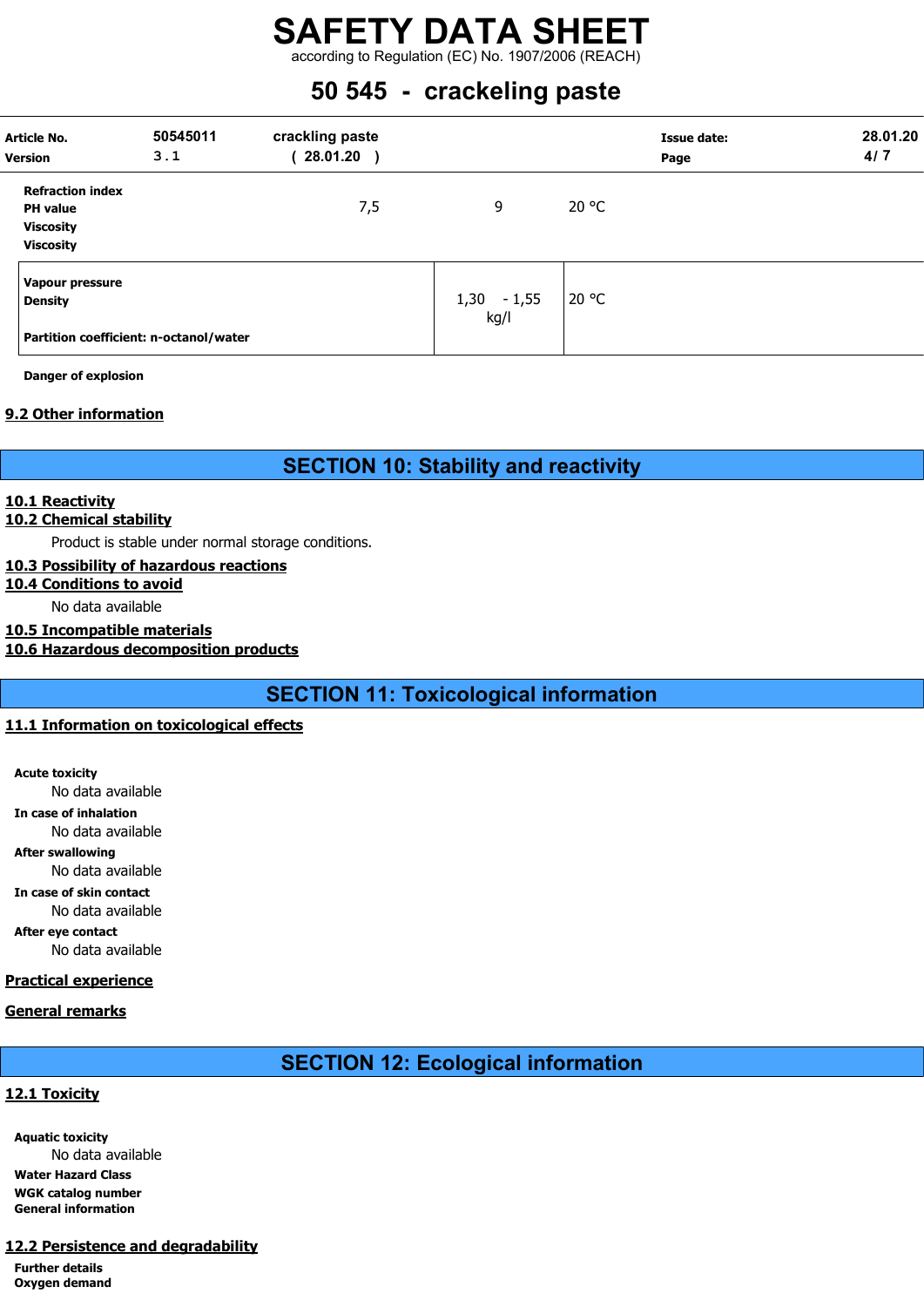according to Regulation (EC) No. 1907/2006 (REACH)

# 50 545 - crackeling paste

| <b>Article No.</b> | 50545011 | crackling paste | Issue date: | 28.01.20 |
|--------------------|----------|-----------------|-------------|----------|
| <b>Version</b>     | <u>.</u> | 28.01.20        | Page        |          |

### 12.3 Bioaccumulative potential

Bioconcentration factor (BCF) Partition coefficient: n-octanol/water

# 12.4 Mobility in soil

No data available

# 12.5 Results of PBT and vPvB assessment

No data available

# 12.6 Other adverse effects

General information

# SECTION 13: Disposal considerations

# 13.1 Waste treatment methods

# Product

Waste key number

Recommendation

waste paint and varnish other than those mentioned in 08 01 11

# Contaminated packaging

Waste key number

Recommendation

Non-contaminated packages may be recycled. Handle contaminated packages in the same way as the substance itself.

# Additional information

# SECTION 14: Transport information

# 14.1 UN number

# 14.2 UN proper shipping name

ADR, ADN No dangerous good in sense of these transport regulations. IMDG, IATA

# 14.3 Transport hazard class(es)

ADR, ADN IMDG IATA

# 14.4 Packing group

# 14.5 Environmental hazards

Marine Pollutant - IMDG

# 14.6 Special precautions for user

# Land transport (ADR/RID)

Code: ADR/RID Kemmler-number Hazard label ADR Limited quantities Contaminated packaging: Instructions Contaminated packaging: Special provisions Special provisions for packing together Portable tanks: Instructions Portable tanks: Special provisions Tank coding Tunnel restriction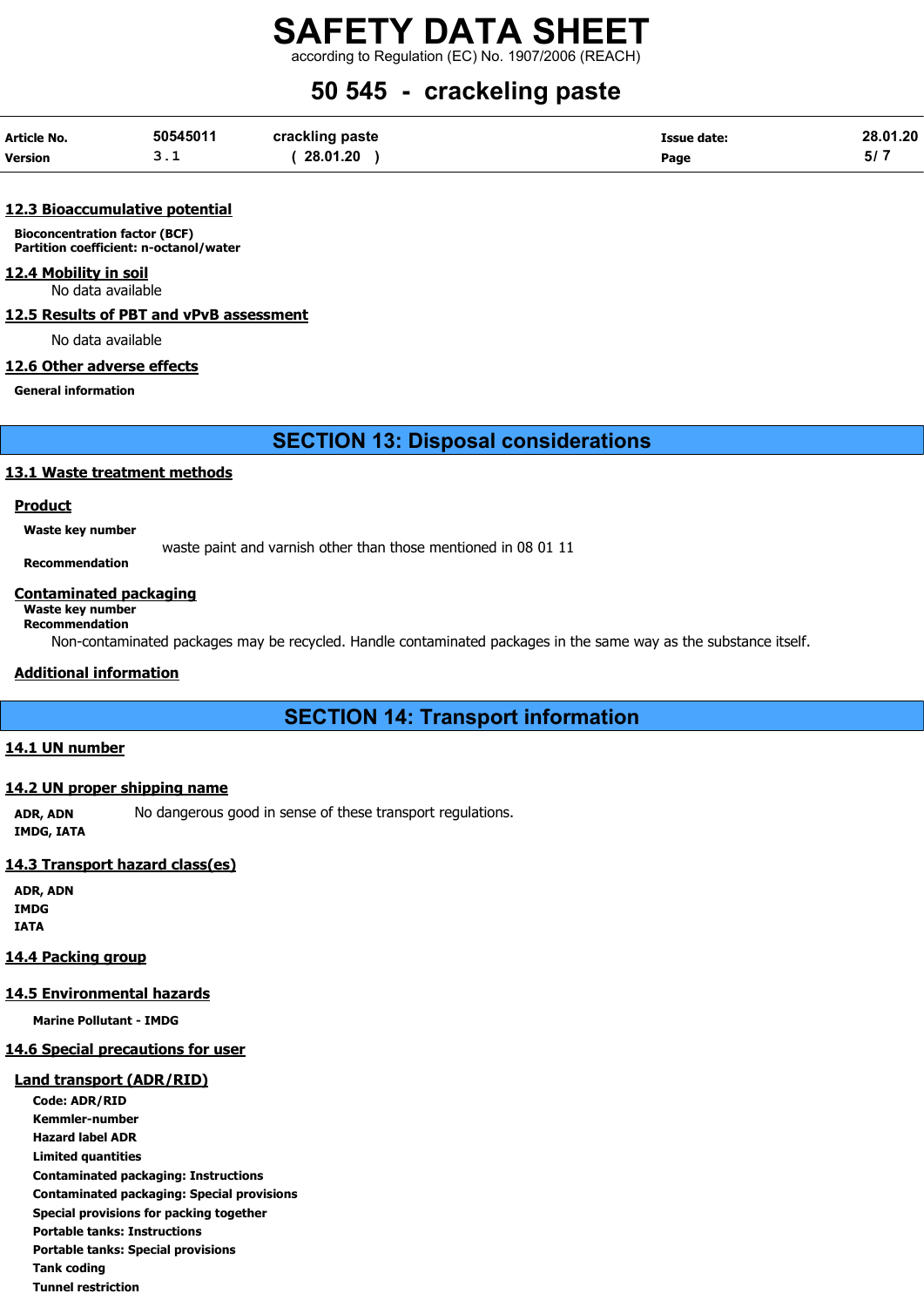according to Regulation (EC) No. 1907/2006 (REACH)

# 50 545 - crackeling paste

| Article No.    | 50545011 | crackling paste | <b>Issue date:</b> | 28.01.20 |
|----------------|----------|-----------------|--------------------|----------|
| <b>Version</b> |          | 28.01.20        | Page               |          |

Remarks EQ Special provisions

## Sea transport (IMDG)

EmS Special provisions Limited quantities Contaminated packaging: Instructions Contaminated packaging: Special provisions IBC: Instructions IBC: Provisions Tank instructions IMO Tank instructions UN Tank instructions Special provisions Stowage and segregation Properties and observations Remarks EQ

# Air transport (IATA-DGR)

| Hazard                      |
|-----------------------------|
| Passenger                   |
| Passenger LO                |
| Cargo                       |
| ERG                         |
| <b>Remarks</b>              |
| EQ                          |
| <b>Special Provisioning</b> |

# 14.7 Transport in bulk according to Annex II of MARPOL 73/78 and the IBC Code

No data available

# SECTION 15: Regulatory information

# 15.1 Safety, health and environmental regulations/legislation specific for the substance or mixture

# National regulations

# Europe

Contents of VOC [%] Contents of VOC  $[g/L]$ Further regulations, limitations and legal requirements

### **Germany**

Storage class Water Hazard Class WGK catalog number Incident regulation Information on working limitations Further regulations, limitations and legal requirements

### **Denmark**

Further regulations, limitations and legal requirements

### **Hungary**

Further regulations, limitations and legal requirements